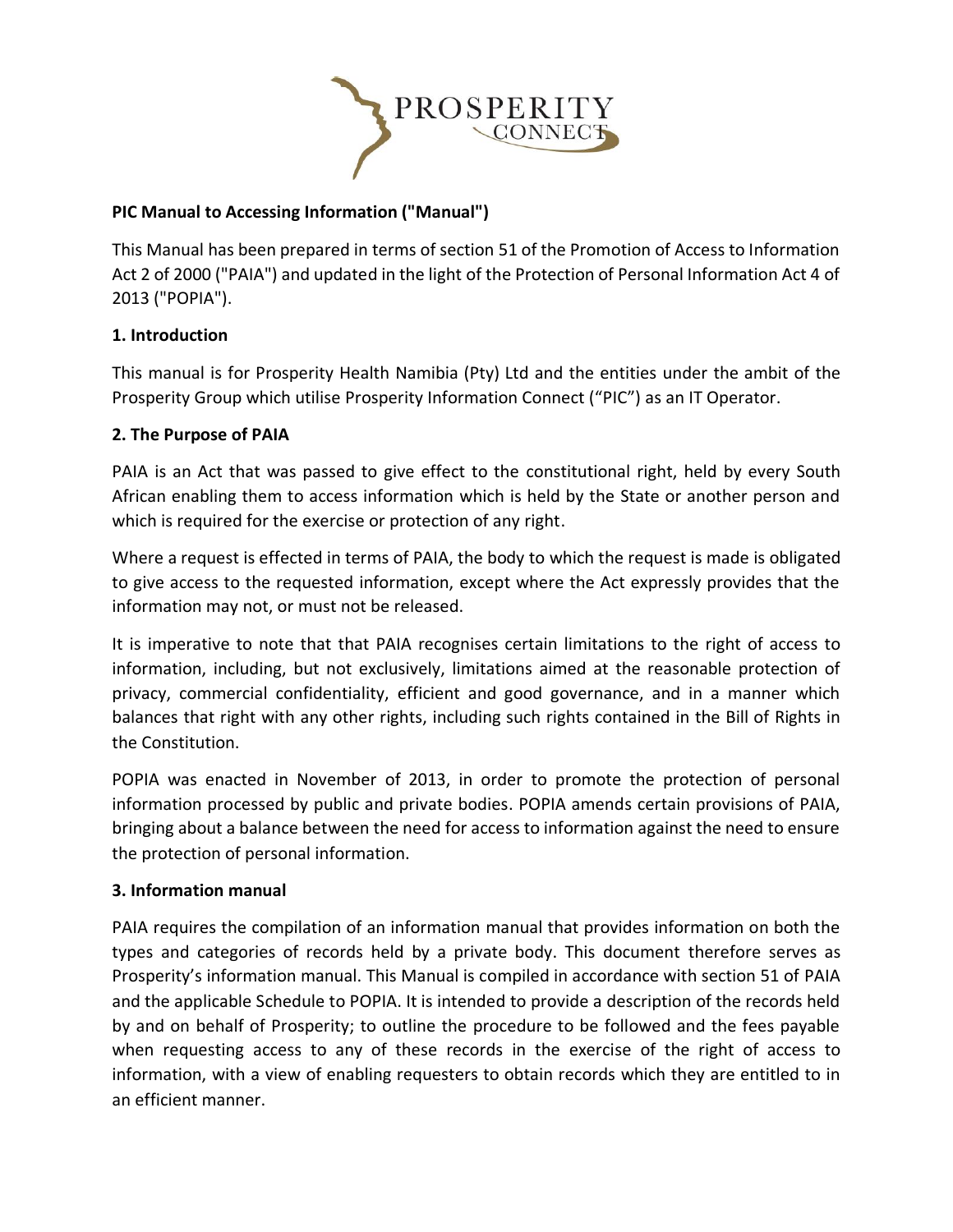

This Manual is available for public inspection:

- on the website free of charge to the requestor.
- Upon the request of the requestor with the payment of the prescribed fee.
- The Manual may be requested from the designated Information Officer; whose details appear below.

## **4. Contact details of the Information Officer of Prosperity**

The responsibility for administration of, and compliance with, PAIA and POPIA have been delegated to the Information Officer.

Requests pursuant to the provisions of PAIA and/or POPIA should be directed to the Information Officer as follows:

| Name:                    | Mr. Shaun Hide                                                                                             |
|--------------------------|------------------------------------------------------------------------------------------------------------|
| <b>Physical Address:</b> | 4th Floor, Meersig Building Nr 1, Constantia Boulevard, Constantia Kloof,<br>Roodepoort, Johannesburg 1709 |
| Telephone:               | +27 10 001 5107                                                                                            |
| Email Address:           | shaun.hide@hitasp.com                                                                                      |

### **5. Information Regulator's Guide**

An official Guide has been compiled which contains information to assist a person wishing to exercise a right of access to information in terms of PAIA and POPIA. This Guide is made available by the Information Regulator (established in terms of POPIA). Copies of the updated Guide are available from the Information Regulator in the manner prescribed.

| <b>Physical Address:</b>                        | The Information Regulator (South Africa) JD House, 27 Stiemens Street,<br>Braamfontein, Johannesburg, 2001 |
|-------------------------------------------------|------------------------------------------------------------------------------------------------------------|
| P.O Box:                                        | 31533 Braamfontein, Johannesburg, 2017                                                                     |
|                                                 | Telephone Number: +27 (0) 10 023 5207                                                                      |
| Fax Number:                                     | $(011)$ 403-0668                                                                                           |
| Complaints email:                               | complaints.IR@justice.gov.za                                                                               |
| General enquiries email: inforeg@justice.gov.za |                                                                                                            |

### **6. Automatic disclosure**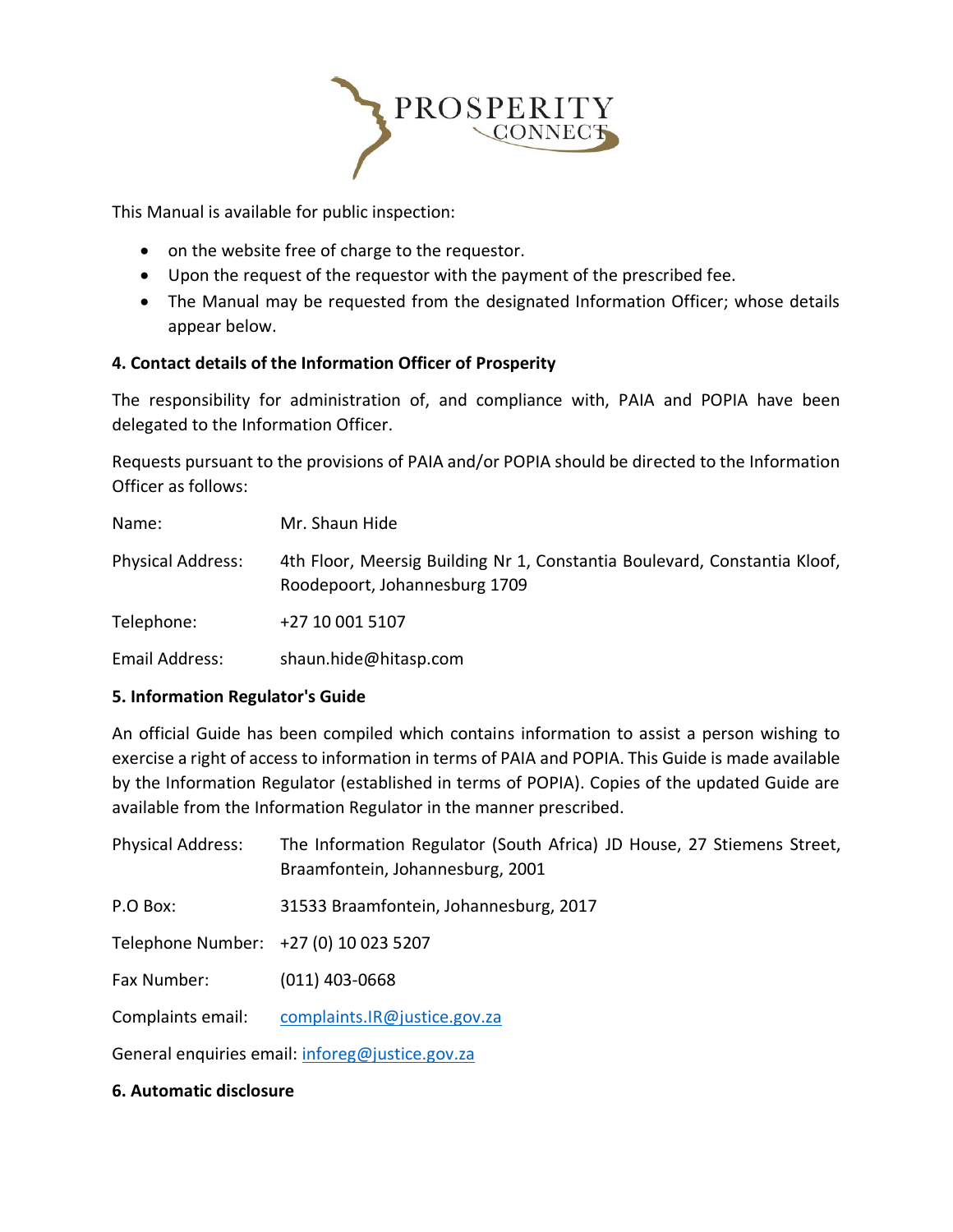

A private body may, on a voluntary basis, make available a description of categories of records that are automatically available without a person having to request access in terms of PAIA.

The only fee for access to these records may be a prescribed fee for reproduction.

- Brochures;
- Trade circulars;
- Pamphlets.

# **7. Types and categories of records**

## **Records held in Accordance with other Legislation**

A requester may also request information that is available in terms of other legislation, such as:

South African legislation -

- The Medical Schemes Act, No. 131 of 1998;
- Competition Act, No. 89 of 1998;
- The Companies Act, No. 71 of 2008;
- Long Term Insurance Act, No. 52 of 1998;
- Short Term Insurance Act, No. 53 of 1998;
- The Labour Relations Act, No. 66 of 1995;
- Employment Equity Act, No. 55 of 1998;
- Financial Intelligence Centre Act, No. 38 of 2001;
- Income Tax Act, No. 58 of 1962;
- Value-added Tax Act, No. 89 of 1991;
- The above is not an exhaustive list of statutes that may require Prosperity to keep records.

Namibian Legislation, with applicable Regulations –

- Namibian Constitution of 1990;
- Medical Aid Funds Act, No. 23 of 1995;
- Competition Act, No. 2 of 2003,
- Labour Act, No. 11 of 2007;
- Affirmative Action (Employment) Act, No.29 of 1998;
- The Companies Act, No. 28 of 2004;
- Income Tax Act, No. 24 of 1981;
- Financial Intelligence Act, No. 13 of 2012;
- Namibia Financial Institutions Supervisory Act, No. 3 of 2001;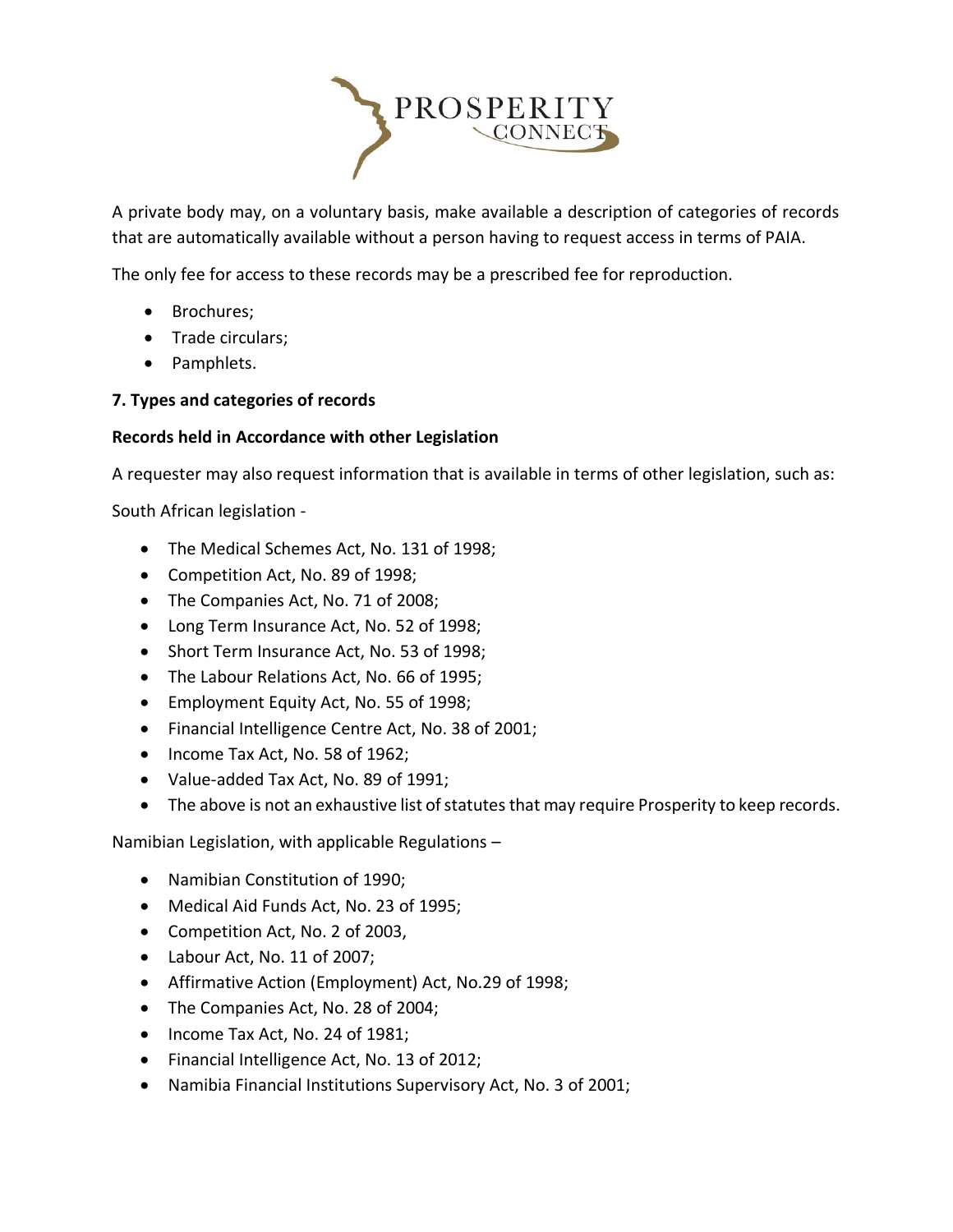

- Usury Act, No. 73 of 1968;
- Prevention and Combating of Terrorist and Proliferation Activities Act, No. 4 of 2014;
- Prevention of Organised Crime Act, No. 29 of 2004;
- The above is not an exhaustive list of statutes that may require Prosperity to keep records.

\*Applicable legislation is dependent on whether or not the Data Subject is resident in the Republic of South Africa or the Republic of Namibia.

## **Subject Categories of Records**

The information is classified and grouped according to records relating to the following subjects and categories:

### **Personnel Records**

"Personnel" refers to any individual employed by Prosperity and who receives, or is entitled to receive, remuneration and any other person who assists in carrying out or conducting the business of Prosperity. It includes, without limitation, directors (executive and non-executive), all permanent, temporary and part-time staff, as well as independent contractors.

Personal records provided by personnel include:

- Records provided by a third party relating to Prosperity personnel;
- Conditions of employment and other personnel-related contractual and quasi-legal records, including job applications;
- Internal evaluation records and other internal records;
- Correspondence relating to, or emanating from, personnel (internal and external to the organization); and
- Training schedules and material;
- Payment records (and beneficiary payments), including banking details.

## **Client Records**

"Client" refers to any natural or juristic entity that receives services from Prosperity. This includes prospective clients who submit applications to Prosperity, but who ultimately do not become Prosperity clients.

Requests for records pertaining to the diagnosis, treatment or health of members of the medical schemes administered by Prosperity may be requested from Prosperity, where applicable.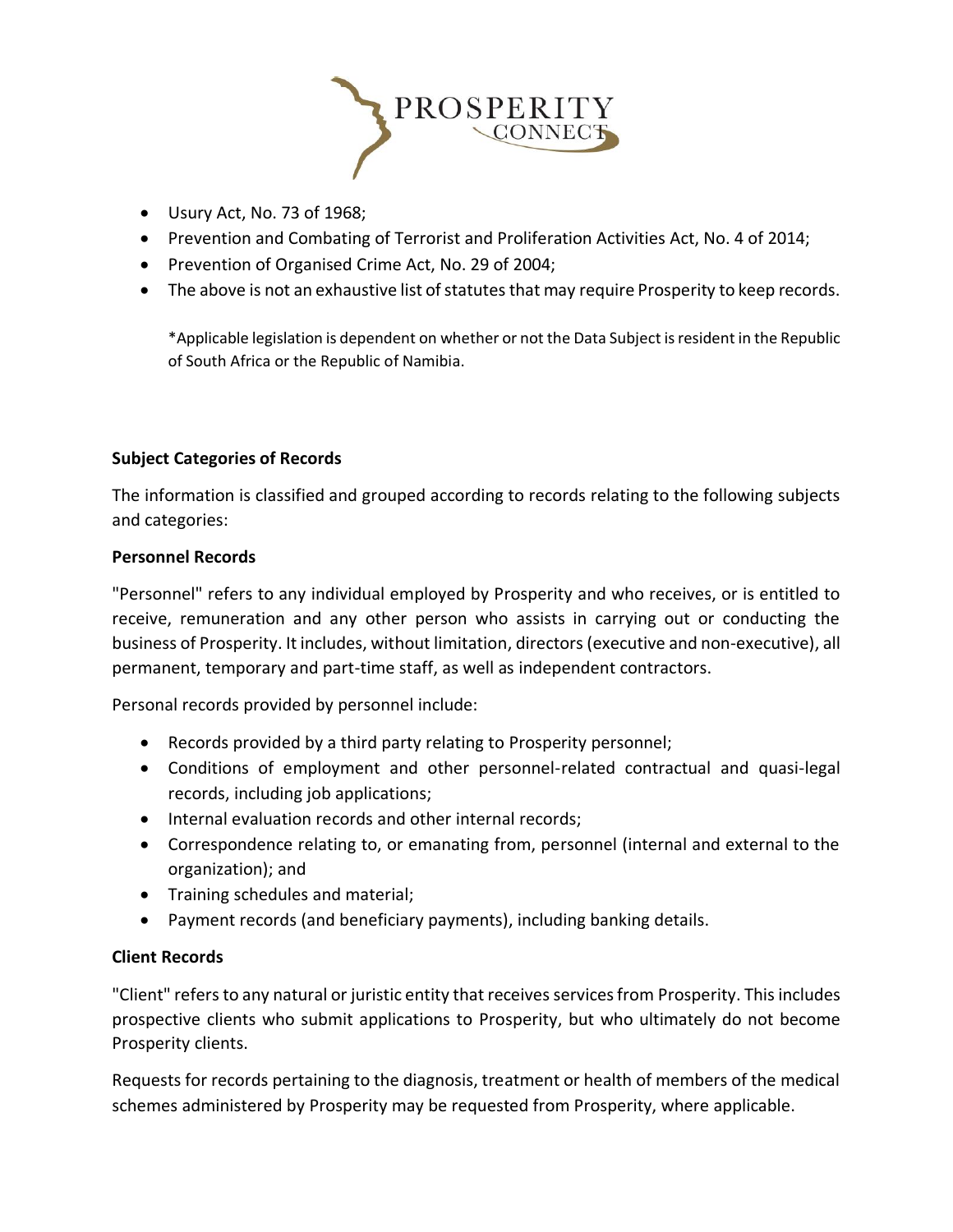

Client related records include:

- Records provided by a client to a third party acting for or on behalf of Prosperity;
- Records provided by a third party (for example, records from a medical practitioner or financial adviser);
- Records generated by or within Prosperity relating to its clients;
- Transactional records and recorded call centre calls;
- Correspondence with a client that is implicitly or explicitly of a private or confidential nature
- Records pertaining to a client retrieved from "other sources".

## **Records: Private Bodies**

These records include, but are not limited to, the records which pertain to the business affairs of Prosperity and include:

- Financial records;
- Operational records;
- Information technology;
- Communication;
- Administrative records, such as contracts and service level agreements;
- Product records;
- Statutory records;
- Internal Policies and procedures; and
- Human resources records.

## **Records: Other Parties**

These records include:

• Records held by Prosperity pertaining to other parties, including without limitation, financial records, correspondence, contractual records, records provided by the other party (for example third party beneficiaries or employees of a client), and records third parties have provided about Prosperity's contractors / suppliers.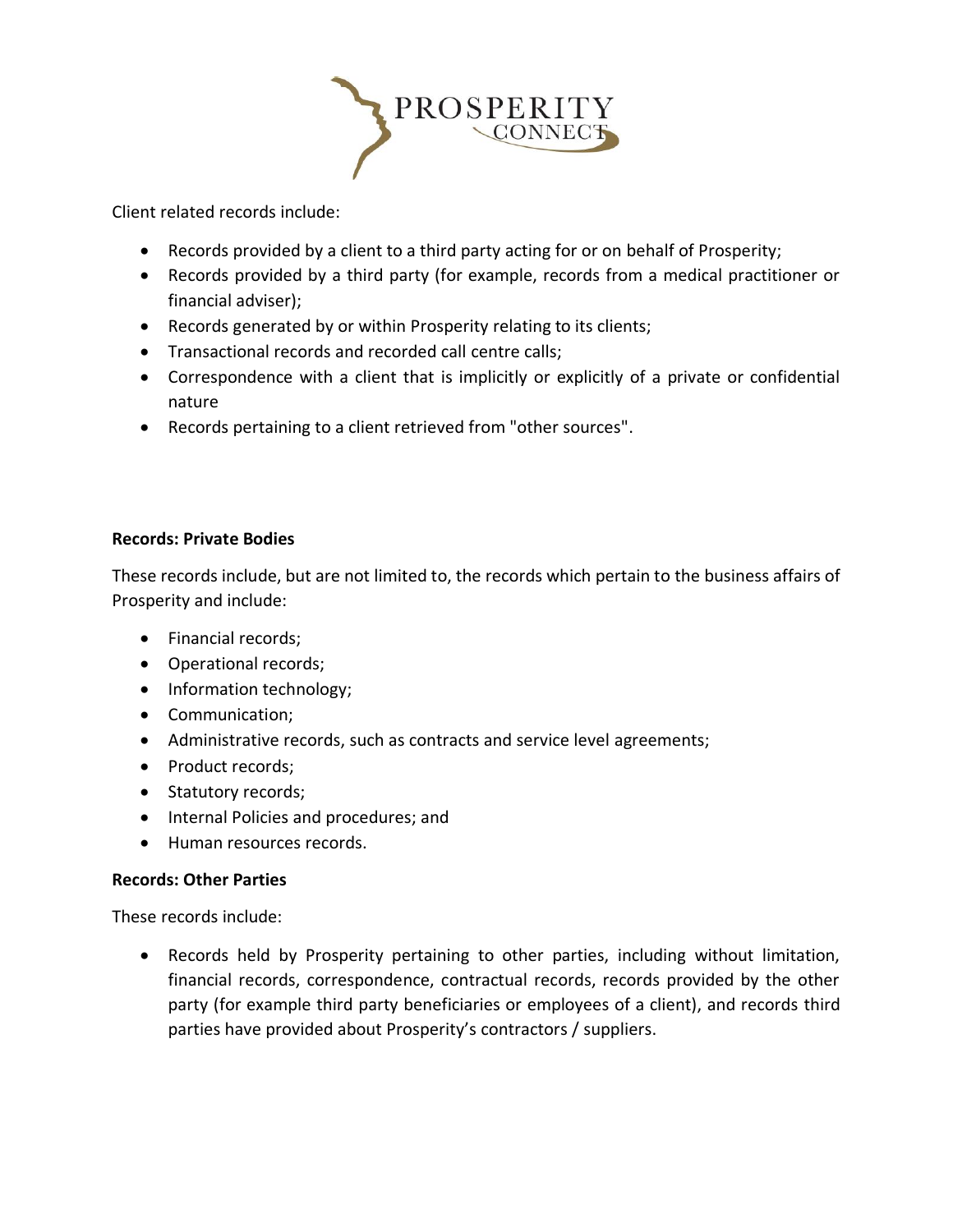

• Prosperity may possess records pertaining to other parties including, but not limited to, contractors, suppliers, and service providers and such other parties may possess records that can be said to belong to Prosperity.

### **8. Processing details**

In terms of POPIA, data must be processed for a specified purpose. The purpose for which data are processed by Prosperity is dependent on the nature of the data and the particular data subject. This purpose is ordinarily disclosed, explicitly or implicitly, at the time the data are collected.

### **Purpose of the Processing**

### **Personnel Data**

Prosperity processes personnel data for business administration purposes in instances related to payroll purposes. Personnel data is also processed to the extent required by legislation and regulations. Sensitive personal information in terms of the Employment Equity Act 55 of 1998.

#### **Client Related Data**

Prosperity processes client related records as an integral party of its commercial service offering, in instances relating to the processing of client related records during the client application process, in assessing a client's profile and risk, in administering a client's health plan and for research purposes relevant. Prosperity may also process data provided to it by credit bureaus or industry regulatory bodies (and other "sources", including a client's employer) to consider a client's application, to conduct underwriting or risk assessments, or to consider a claim for medical expenses, for example.

This list of processing purposes is non-exhaustive.

### **Third Party Data**

Prosperity processes third party records for business administration purposes.

#### **Other Party Data**

Prosperity processes "other party" records for business administration purposes. For example, personnel data may be processed in order to effect payment to contractors and / or suppliers.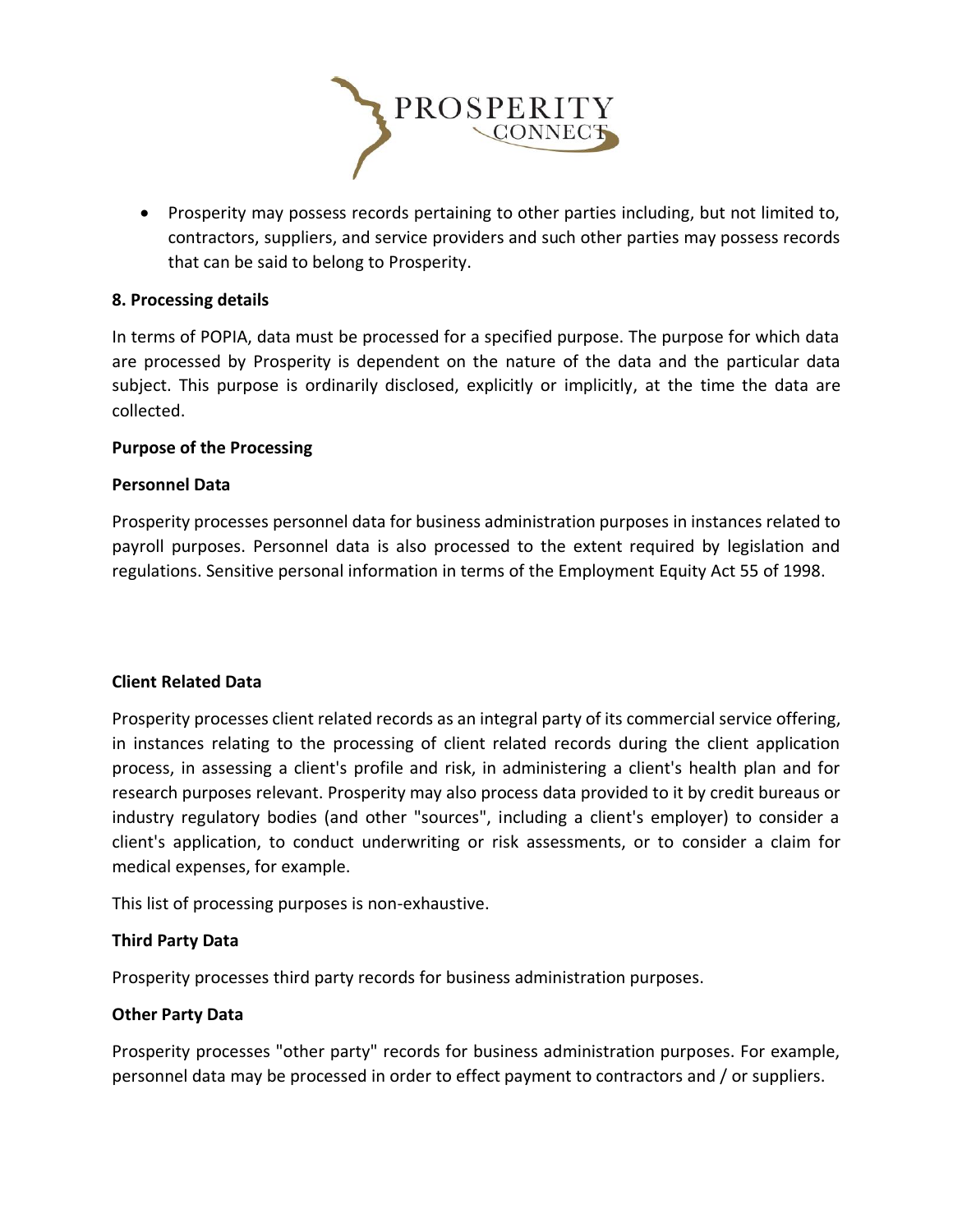

In performing these various tasks, Prosperity may, amongst others, collect, collate, process, store and disclose personal information.

## **Categories of Data Subjects**

Prosperity holds information and records on the following category of data subject:

- Employees / personnel of Prosperity;
- Clients of Prosperity;
- Any third party with whom Prosperity conducts its business services;
- Prosperity contractors;
- Prosperity Suppliers;
- Prosperity Service providers.

This list of categories of data subjects is non-exhaustive.

### **Recipients to Whom Personal Information Will Be Supplied**

Depending on the nature of the data, Prosperity may supply information or records to the following categories of recipients:

- Statutory oversight bodies, regulators or judicial commissions of enquiry making a request for data, where required.
- Any court, administrative or judicial forum, arbitration, statutory commission, or ombudsman making a request for data or discovery in terms of the applicable rules;
- South African Revenue Services, or another similar authority;
- A contracted third party who requires this information to provide a healthcare service to a client or any dependent/s on the client's medical aid fund plan;
- Third parties with whom Prosperity has a contractual relationship for the retention of data (for example, Document Warehouse Namibia);
- Research/ academic institutions;
- Auditing and accounting bodies (internal and external);
- Anyone making a successful application for access in terms of PAIA;

### **Planned Transborder Flows of Personal Information**

Prosperity may transfer personal information to a third party who is in a foreign country in order to administer certain services, but may only do so subject to the provisions of POPIA. Cross border transfers of information are envisaged, subject to the provisions of POPIA.

#### **Security Measures**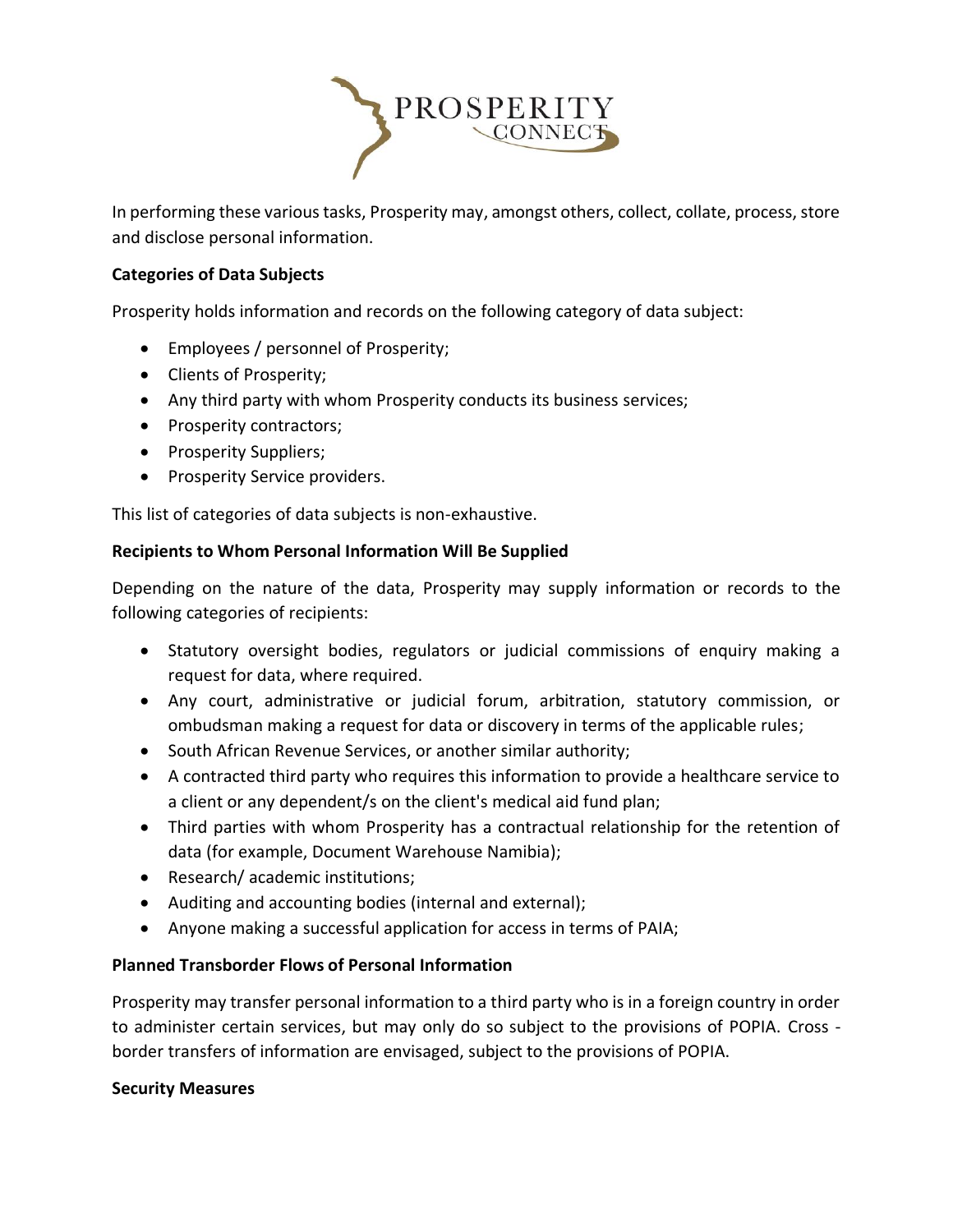

Prosperity takes extensive information security measures to ensure the confidentiality, integrity and availability of personal information in its possession. Appropriate technical and organizational measures designed to ensure that personal data remain confidential and secure against unauthorized or unlawful processing and against accidental loss, destruction or damage are additionally undertaken.

# **9. Grounds for refusal of access to records**

Prosperity may refuse a request for information on the following basis:

- Mandatory protection of the privacy of a third party who is a natural person, which would involve the unreasonable disclosure of personal information of that natural person;
- Mandatory protection of the commercial information of a third party, if the record contains:

o Trade secrets of that third party;

o Financial, commercial, scientific or technical information which disclosure could likely cause harm to the financial or commercial interests of that third party; and

o Information disclosed in confidence by a third party to Prosperity, if the disclosure could put that third party at a disadvantage in negotiations or commercial competition.

- Mandatory protection of confidential information of third parties if it is protected in terms of any agreement or legislation;
- Mandatory protection of the safety of individuals and the protection of property;
- Mandatory protection of records which would be regarded as privileged in legal proceedings;
- The commercial activities of Prosperity, which may include Prosperity's trade secrets;
- A computer program which is owned by Prosperity and which is protected by copyright.
- The research information relating to Prosperity or a third party, if its disclosure would disclose the identity of the institution, the researcher or the subject matter of the research and would place the research at a serious disadvantage;
- Requests for information that are clearly frivolous or vexatious, or which involve an unreasonable diversion of resources shall be refused.

## **10. Access procedure**

A requester is any person making a request for access to a record held by Prosperity. The requester is entitled to request access to information, including information pertaining to third parties, Prosperity is however not obliged to grant such access. Apart from the fact that access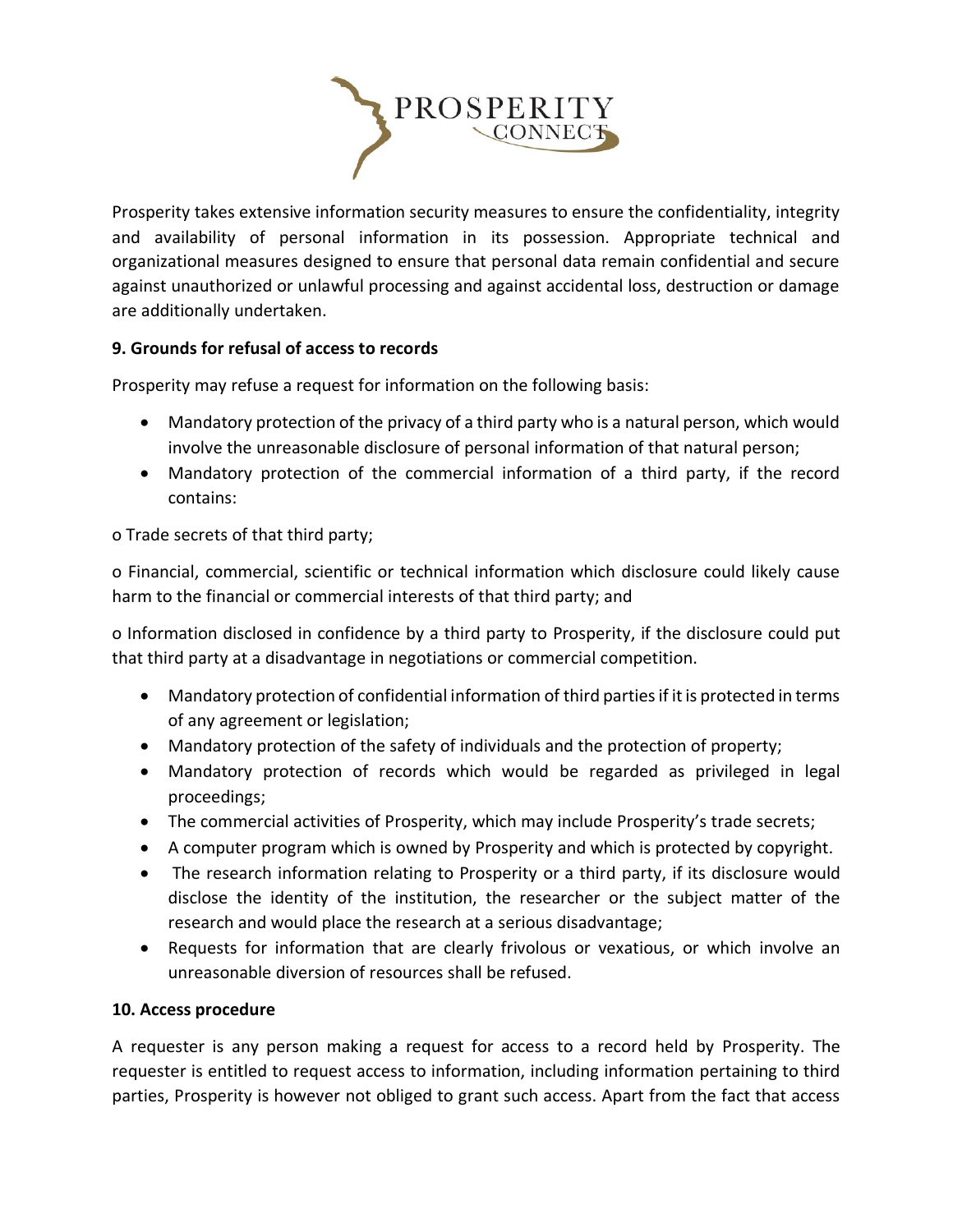

to a record can be refused based on the grounds set out in paragraph 9 above, in order to successfully access information, the requester must fulfill the prerequisite requirements for access in terms of PAIA, including the payment of a request and access fee.

## **Access Request Procedure**

A requester requiring access to information held by Prosperity must complete the prescribed form, enclosed herewith as Annexure 2 ("Access Request Form"), submit it to the Information Officer at the postal or physical address, fax number or electronic mail address recorded in paragraph 4 and pay a request fee (and a deposit, if applicable).

In order to facilitate a timely response to requests for access, all requesters should take note of the following when completing the Access Request Form:

- The Access Request Form must be comprehensively completed.
- Proof of identity is required to authenticate the identity of the requester. Therefore, in addition to the access request form, requesters will be required to supply a copy of their identification document.
- Every applicable question must be answered. If a question does not apply "N/A" should be stated in response to that question. If there is nothing to disclose in reply to a particular question "Nil" should be stated in response to that question.

The Access Request Form must be completed with enough particularity to enable the Information Officer to identify:

The record(s) requested;

- The identity number of the requester;
- The form of access required if the request is granted;
- The postal address or fax number of the requester.
- The requester must also state that he or she requires the information in order to exercise or protect a right, and clearly state the nature of the right to be exercised or protected. In addition, the requester must clearly specify why the record is necessary to exercise or protect such a right.

Where a request is made on behalf of another person, then the requester must submit proof of the capacity in which the requester is making the request to the reasonable satisfaction of the Information Officer.

Where an individual is unable to complete the prescribed form because of illiteracy or disability, such a person may make the request orally.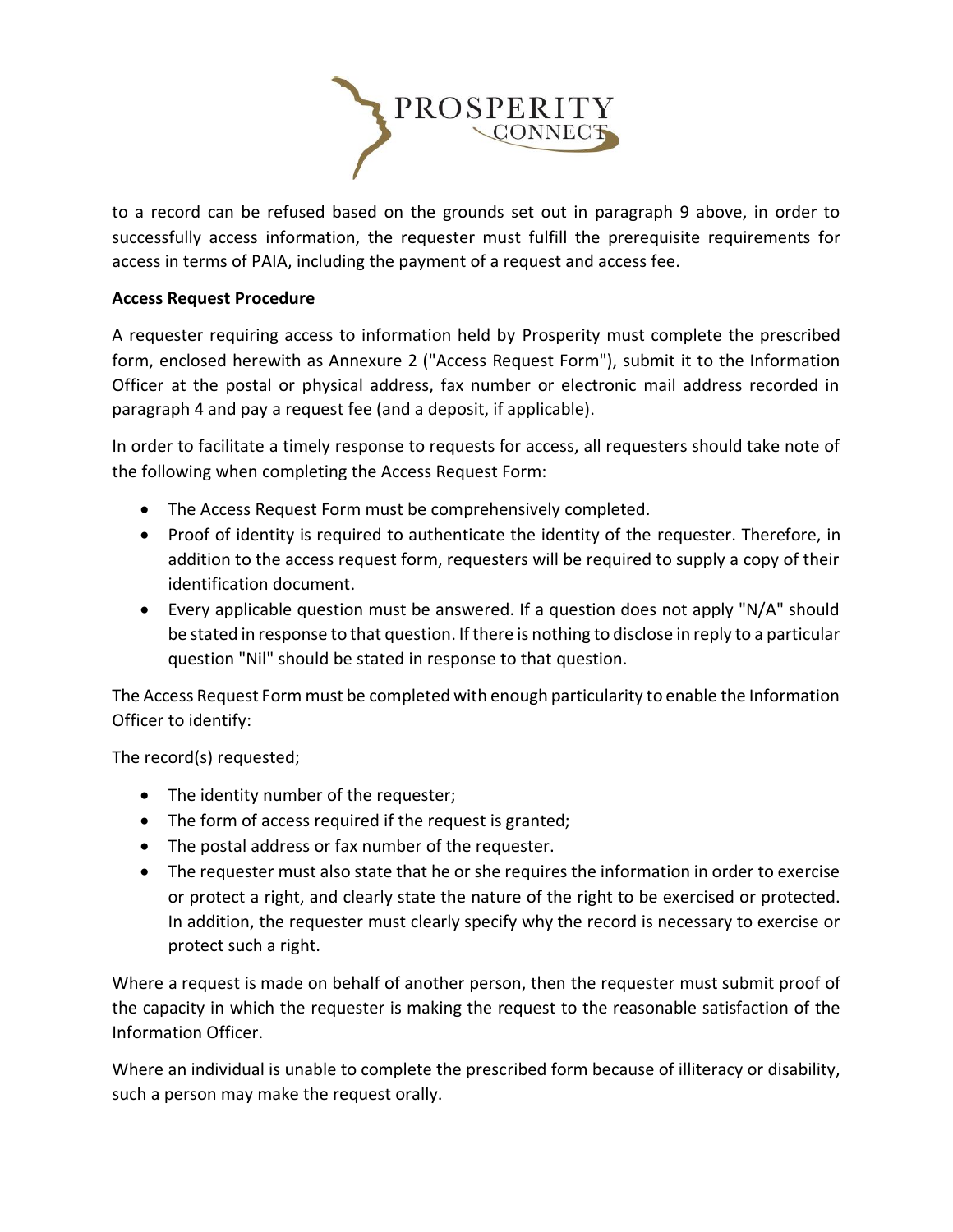

The requester will be informed in writing whether access has been granted or denied. If, in addition, the requester requires the reasons for the decision in any other manner, he must state the manner and the particulars so required.

## **Payment of Fees**

Payment details can be obtained from the Information Officer and can be made via a direct deposit. Prosperity requires proof of payment to be submitted together with the Access Request Form.

The following fees are (or may be) payable:

- Request fee
- Access fee
- Reproduction fee
- Request fee

## **Request Fee**

An initial "request fee" is payable on submission of the Access Request Form. The prescribed fee is set out below in Annexure 1. Note that the requester may lodge a complaint to the Information Regulator or an application with a court against the tender or payment of the request fee.

### **Access Fee**

Where the request for access is successful, an access fee must be paid. This fee is for the search, reproduction and/or preparation of the record(s). The access fee will be calculated based on the prescribed fees set out below in Annexure 1. Note that the requester may lodge a complaint to the Information Regulator or an application with a court against the tender or payment of the access fee.

### **Reproduction Fee**

The reproduction fee applies in respect of documents/records which are voluntarily disclosed (see 'Automatic Disclosure' above). This is for reproduction, copying and transcribing the relevant documents / records. The reproduction fee will be calculated based on the prescribed fees set out below in Annexure 1.

**Deposit**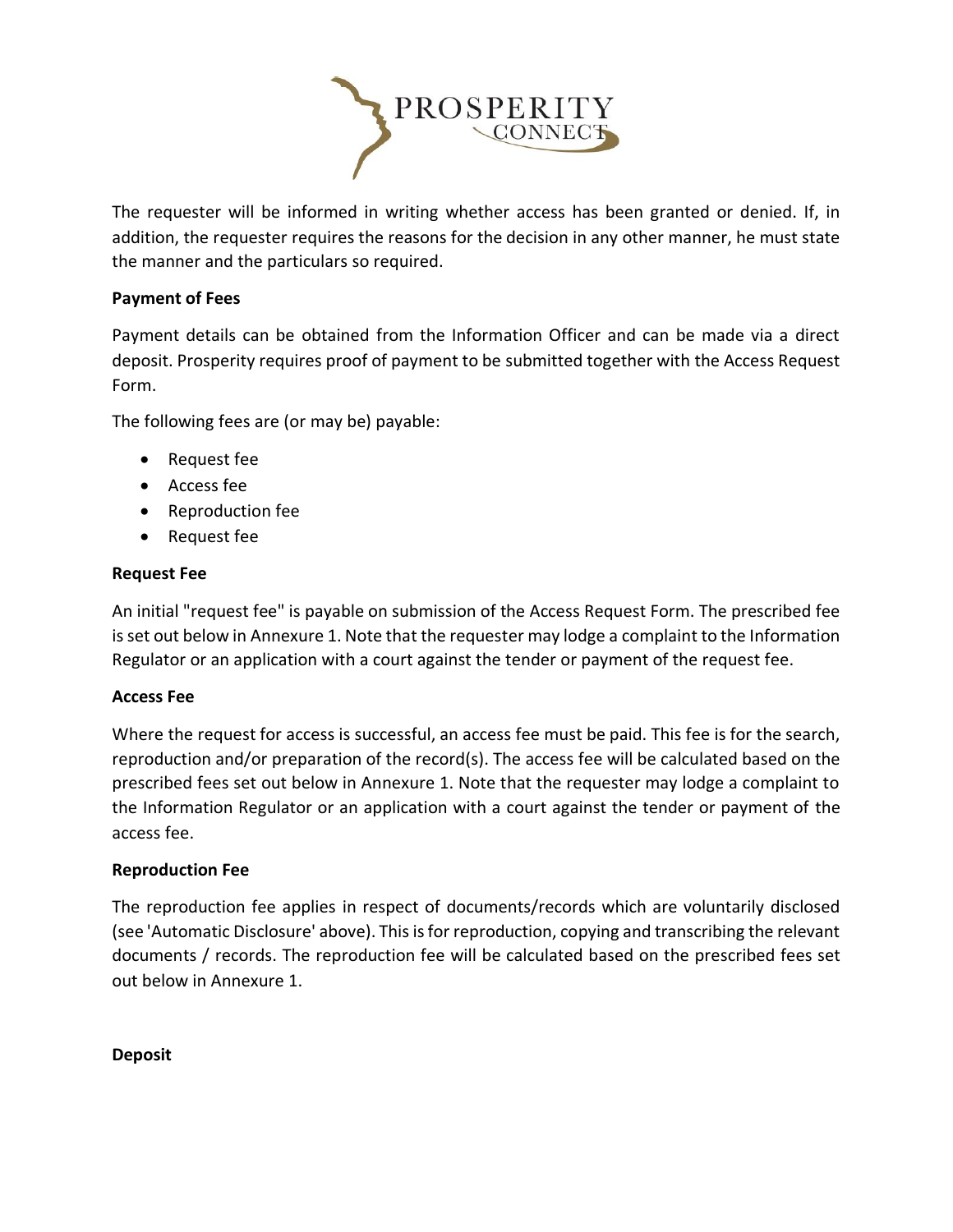

In the case where the search for, and the preparation of, the record for disclosure would, in the opinion of the Information Officer, require more than 6 hours, the requester may be required to pay as a deposit one third of the access fee (the fee which will be payable if the request is granted). Note that the requester may lodge a complaint to the Information Regulator or an application with a court against the tender or payment of the deposit.

Where a deposit has been paid in respect of a request for access which is subsequently refused, then the Information Officer must refund the deposit to the requester within reasonable time.

The requester must pay the prescribed fee before any processing, or any further processing, can take place.

## **Third Party Notification**

Prosperity must take all reasonable steps to inform a third party to whom or which a requested record relates if the disclosure of that records would -

- involve the disclosure of personal information about that third party;
- involve the disclosure of trade secrets of that third party; financial, commercial, scientific or technical information (other than trade secrets) of that third party, the disclosure of which would be likely to cause harm to the commercial or financial interests of that third party; or information supplied in confidence by a third party, the disclosure of which could reasonably be expected to put that third party at a disadvantage in contractual or other negotiations; or to prejudice that third party in commercial competition;
- constitute an action for breach of a duty of confidence owed to a third party in terms of an agreement; or
- involve the disclosure of information about research being, or to be, carried out by or on behalf of a third party, the disclosure of which would be likely to expose the third party, a person that is or will be carrying out the research on behalf of the third party, or the subject matter of the research, to serious disadvantage.

Prosperity will inform the third party as soon as reasonably possible, but in any event, within 21 days after that request is received.

Within 21 days of being informed of the request, the third party may-

- make written or oral representations to the Information Officer why the request for access should be refused; or
- give written consent for the disclosure of the record to the requester.
- Prosperity will notify the third party of the outcome of the request. If the request is granted, adequate reasons for granting the request will be given.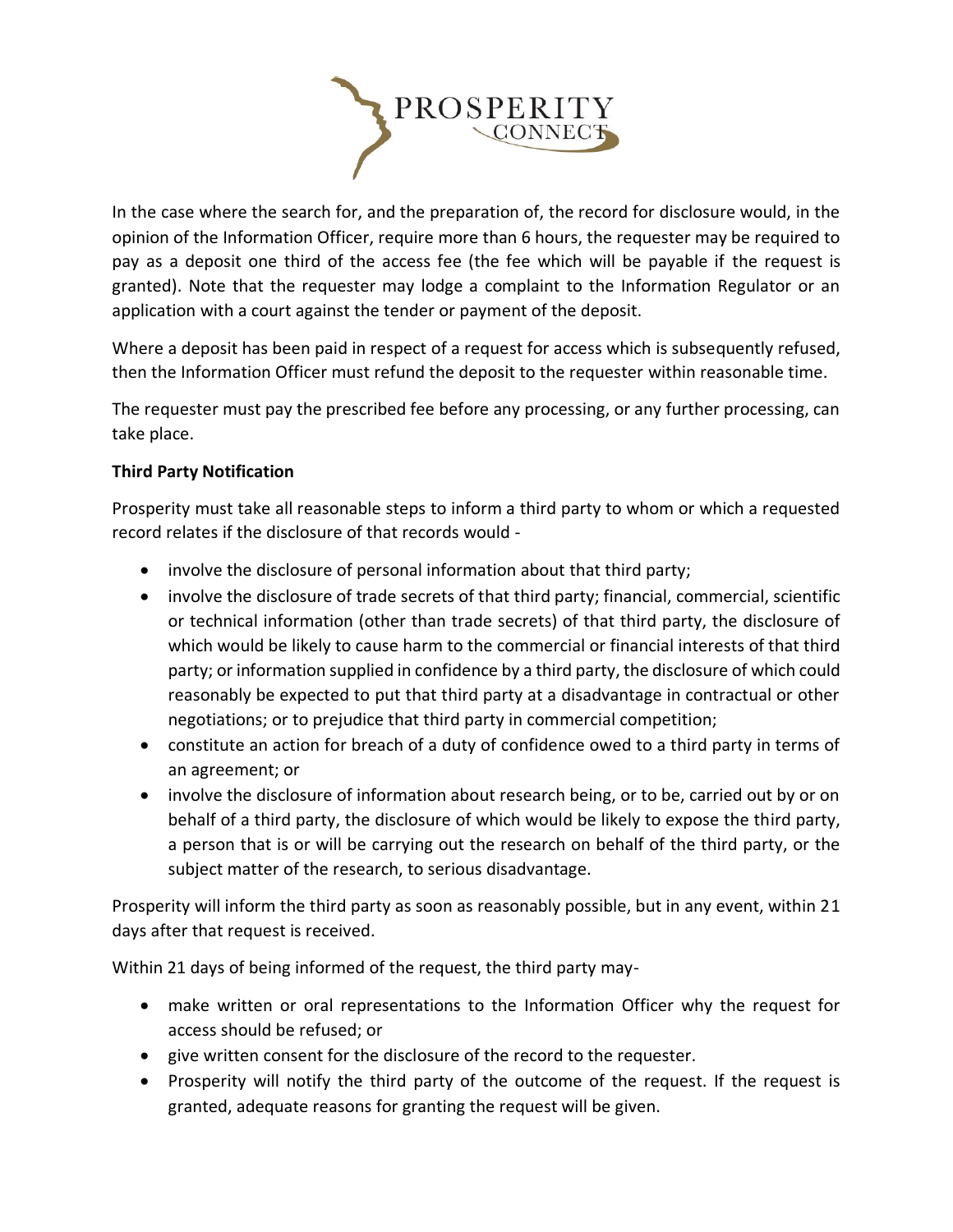

The third party may lodge a complaint to the Information Regulator or an application with a court against the decision within 30 days after notice is given, after which the requester will be given access to the record after the expiry of the 30-day period.

## **11. Notification of decision**

The Information Officer will, within 30 days of receipt of the request, decide whether to grant or decline the request and give notice with reasons (if required) to that effect.

The 30 day period, within which Prosperity has to decide whether to grant or refuse the request, may be extended for a further period of not more than 30 days if the information cannot reasonably be obtained within the original 30 day period. For example, the time period may be extended if the request is for a large amount of information, or the request requires Prosperity to search for information held elsewhere for example Document Warehouse Namibia.

The Information Officer will notify the requester in writing should an extension be required. The requester may lodge a complaint to the Information Regulator or an application with a court against the extension.

## **12. Remedies available where Prosperity Elects Refusal of Information Requested.**

### **Internal Remedies**

Prosperity does not have internal appeal procedures. Therefore, the decision made by the Information Officer is final. Requesters who are dissatisfied with a decision of the Information Officer will have to exercise external remedies at their disposal.

### **External Remedies**

All complaints, by a requester or a third party, can be made to the Information Regulator or a court, in the manner prescribed below.

### **Complaints to The Information Regulator**

The requester or third party, as the case may be, may submit a complaint in writing to the Information Regulator, within 180 days of the decision, alleging that the decision was not in compliance with the provisions of PAIA.

The Information Regulator will investigate the complaint and reach a decision - which may include a decision to investigate, to take no further action or to refer the complaint to the Enforcement Committee established in terms of POPIA. The Information Regulator may serve an enforcement notice confirming, amending or setting aside the impugned decision, which must be accompanied by reasons.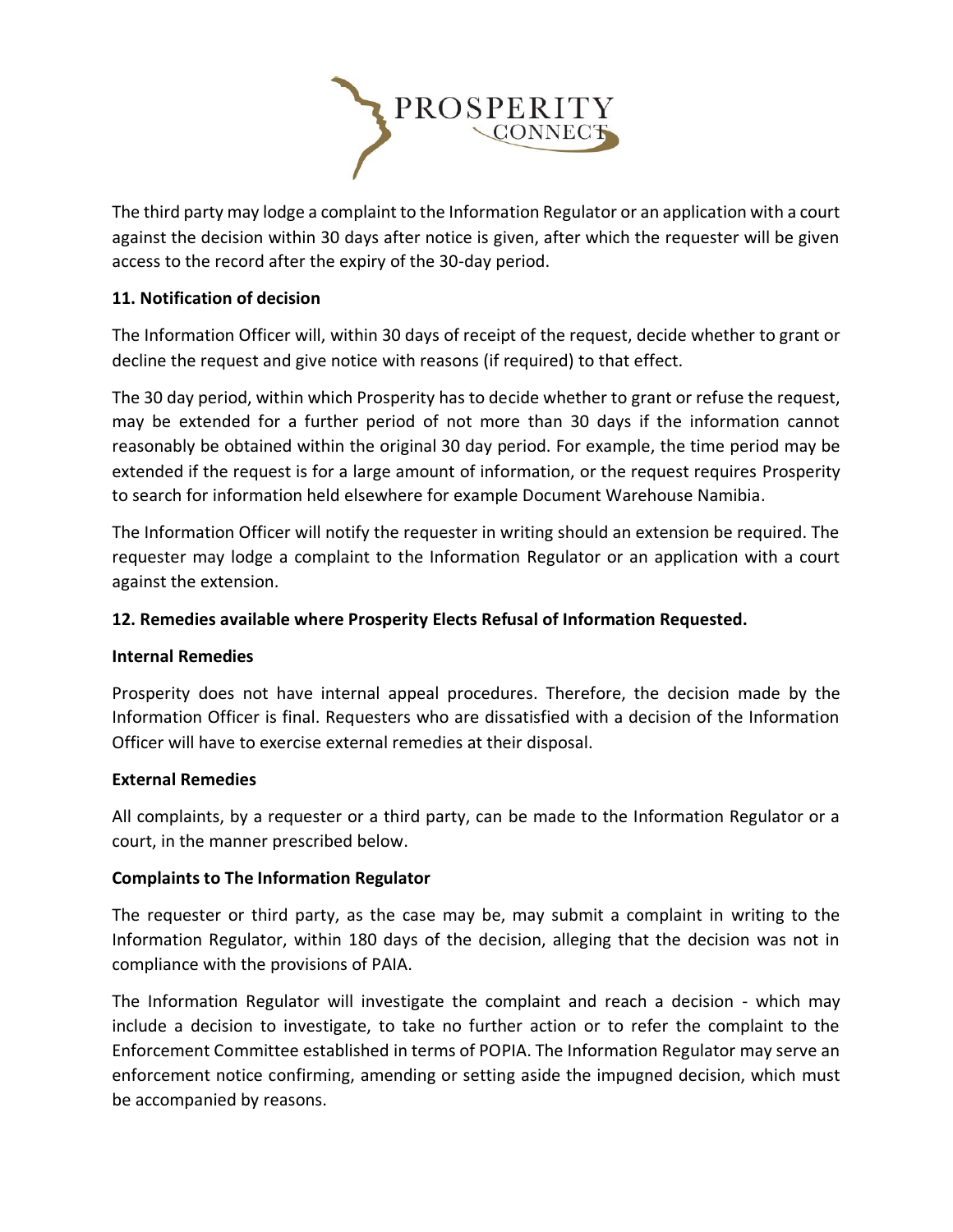

## **Application to Court**

An application to court maybe brought in the ordinary course. For purposes of PAIA, any reference to an application to court includes an application to a Magistrates' Court.

## **Annexure 1: Prescribed Fees and Reproduction Fees**

Where Prosperity has voluntarily provided the Minister with a list of categories of records that will automatically be made available to any person requesting access thereto, the only charge that may be levied for obtaining such records, will be a fee for reproduction of the record in question.

The applicable fees for reproduction as referred to above are: (VAT inclusive)

• All requested data will be stored on a memory stick for which a fee of R90.00 will be charged.

### **Request Fees**

Where a requester submits a request for access to information held by Prosperity on a person other than the requester himself/herself, the request fee is payable up-front before the institution will further process the request received.

### **Access Fees**

An access fee is payable in all instances where a request for access to information is granted, except in those instances where payment of an access fee is specially excluded in terms of the Act or an exclusion is determined by the Minister in terms of section 54(8). The applicable access fees which will be payable are:

The applicable fees which will be payable are: (VAT inclusive)

• R90.00

### **Deposits**

Where Prosperity receives a request for access to information held on a person other than the requester himself/herself and the Information Officer upon receipt of the request is of the opinion that the preparation of the required record of disclosure will take more than 6 hours, a deposit is payable to the requester.

The amount of the deposit is equal to 1/3 of the amount of the applicable access fee.